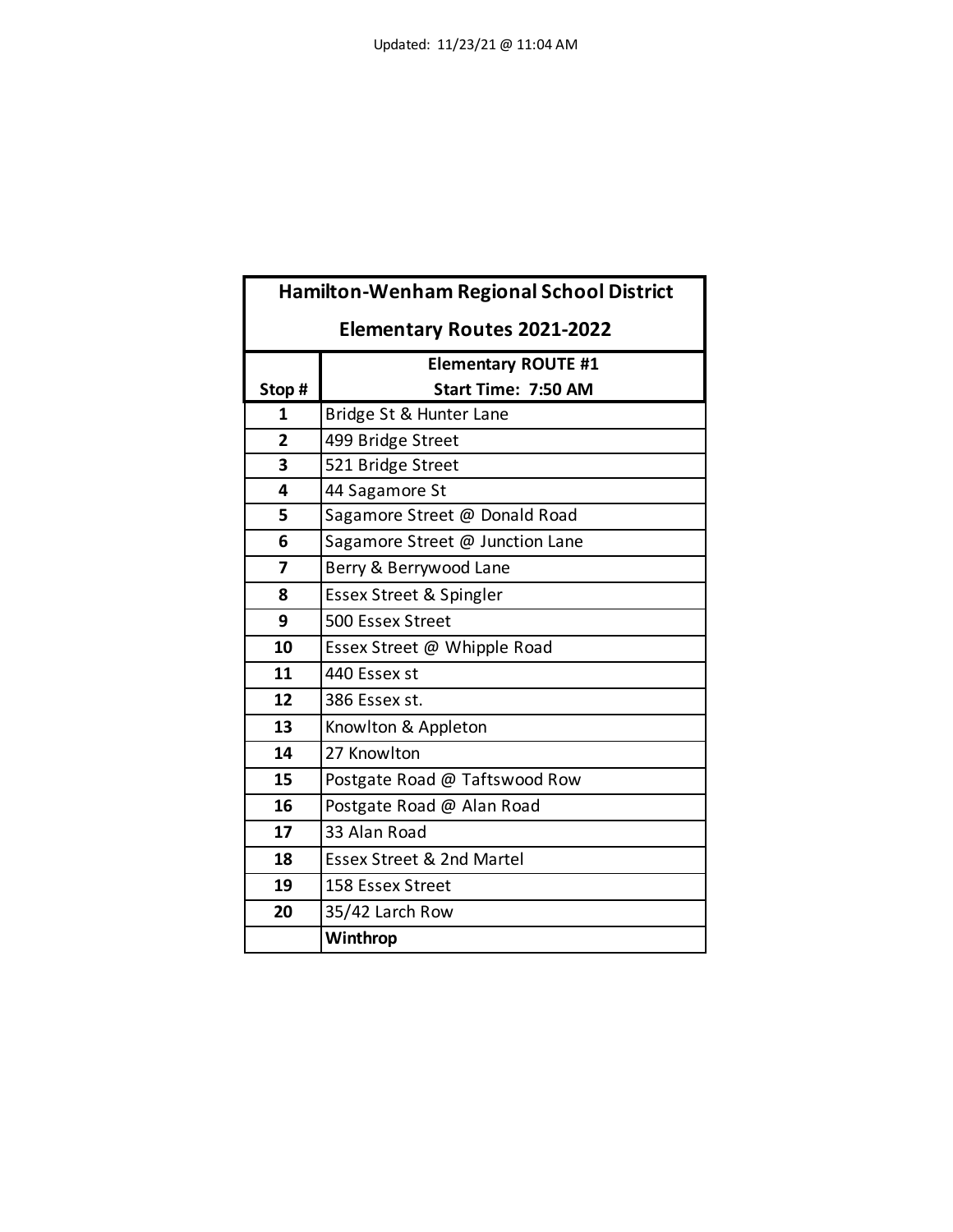| <b>Hamilton-Wenham Regional School District</b> |                                              |
|-------------------------------------------------|----------------------------------------------|
|                                                 | <b>Elementary Routes 2021-2022</b>           |
|                                                 | <b>Elementary ROUTE #3</b>                   |
| Stop#                                           | <b>Start Time: 7:50 AM</b>                   |
| 1                                               | 947 Highland Street                          |
| $\overline{2}$                                  | 334 Highland Street                          |
| 3                                               | Sharon Road @ Bradford Road                  |
| 4                                               | Bradford Road @ Sharon Road                  |
| 5                                               | 278 Highland St                              |
| 6                                               | Highland Street @ Asbury Grove               |
| 7                                               | 5/7 Madonna Drive                            |
| 8                                               | 7/8/9/10 Anthony Drive                       |
| 9                                               | 2/3 Madonna Drive                            |
| 10                                              | Highland Street @ Durham Avenue              |
| 11                                              | 20 Moynihan Street                           |
| 12                                              | 5/9 Moynihan Road                            |
| 13                                              | Red Coach Road @ Honeysuckle Road            |
|                                                 | <b>CUTLER</b>                                |
|                                                 | AM CUTLER SCHOOL TRANSFER TO WINTHROP SCHOOL |
|                                                 | PM WINTHROP SCHOOL TRANSFER TO CUTLER SCHOOL |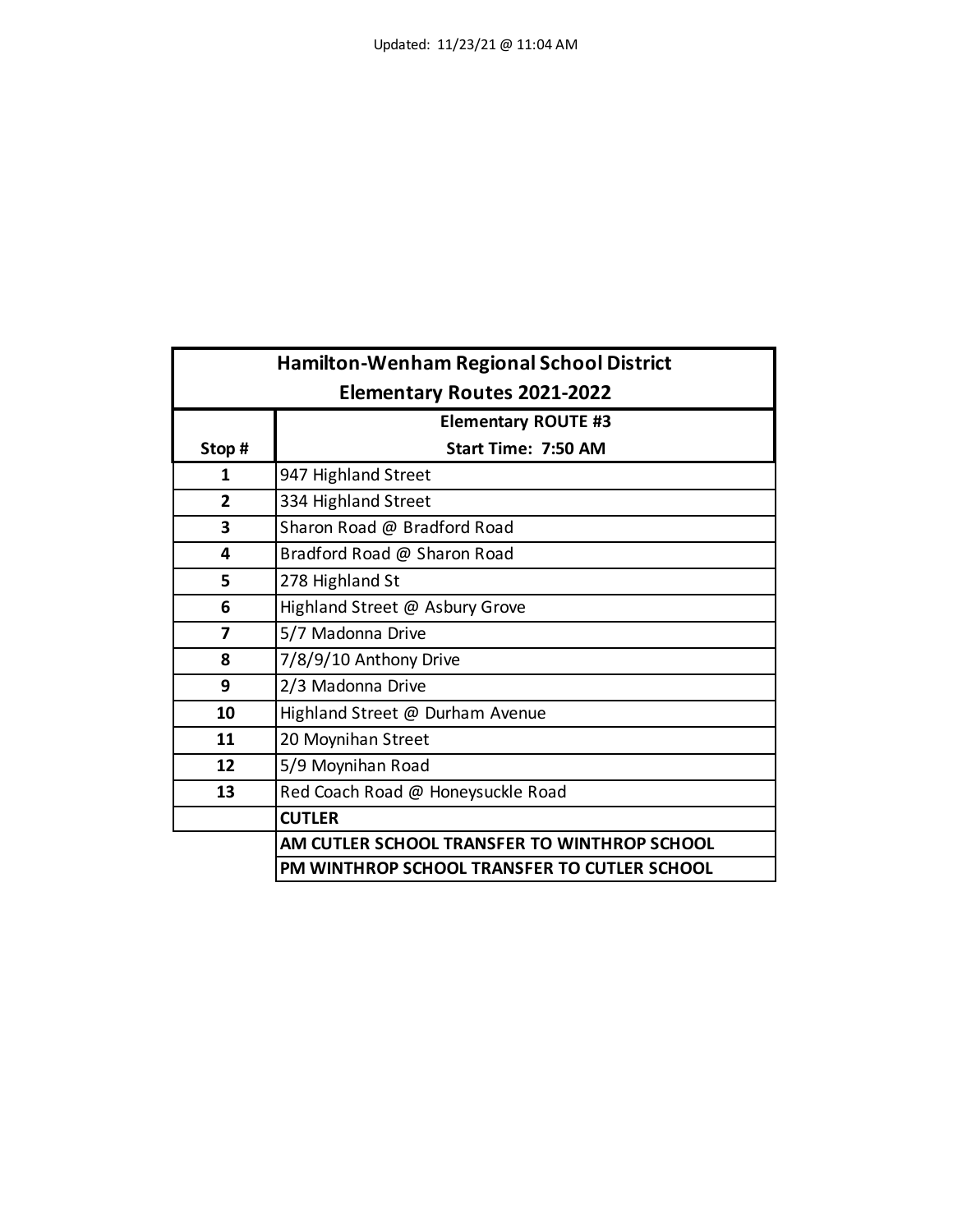| <b>Hamilton-Wenham Regional School District</b> |                                           |
|-------------------------------------------------|-------------------------------------------|
|                                                 | <b>Elementary Routes 2021-2022</b>        |
|                                                 | <b>Elementary ROUTE #4</b>                |
| Stop#                                           | Start Time: 7:35 AM                       |
| 1                                               | Bay Road @ Paddock Lane                   |
| 2                                               | Bay Road @ Ortins Road                    |
| 3                                               | Bay Road @ Manor Hill                     |
| 4                                               | Northedge Road Turn around                |
| 5                                               | 824 Bay Road                              |
| 6                                               | Bay Road @ Boardman Lane                  |
| 7                                               | 728. Bay Road (first drive Rock Maple)    |
| 8                                               | 700 Bay Road                              |
| 9                                               | 12 Cutler Road                            |
| 10                                              | 344 Cutler Road                           |
| 11                                              | Black Brook Road @ Cutler Road            |
| 12                                              | 74 Meyer Road/Alexander Way               |
| 13                                              | 46 Meyer Road                             |
| 14                                              | 23 Meyer Road                             |
| 15                                              | 45 Rockmaple Avenue                       |
| 16                                              | 24/26 Rockmaple Avenue                    |
| 17                                              | 68 Rockmaple Avenue                       |
| 18                                              | 12 Rockmaple Avenue/728 Bay Road          |
| 19                                              | 457 Bay Road                              |
| 20                                              | <b>COMMUNITY HOUSE PM ONLY</b>            |
| 21                                              | <b>WINTHROP SCHOOL</b>                    |
| 22                                              | Asbury Street @ Maple Street              |
| 23                                              | <b>CUTLER SCHOOL</b>                      |
| 24                                              | PM BUKER SCHOOL TRANSFER TO CUTLER SCHOOL |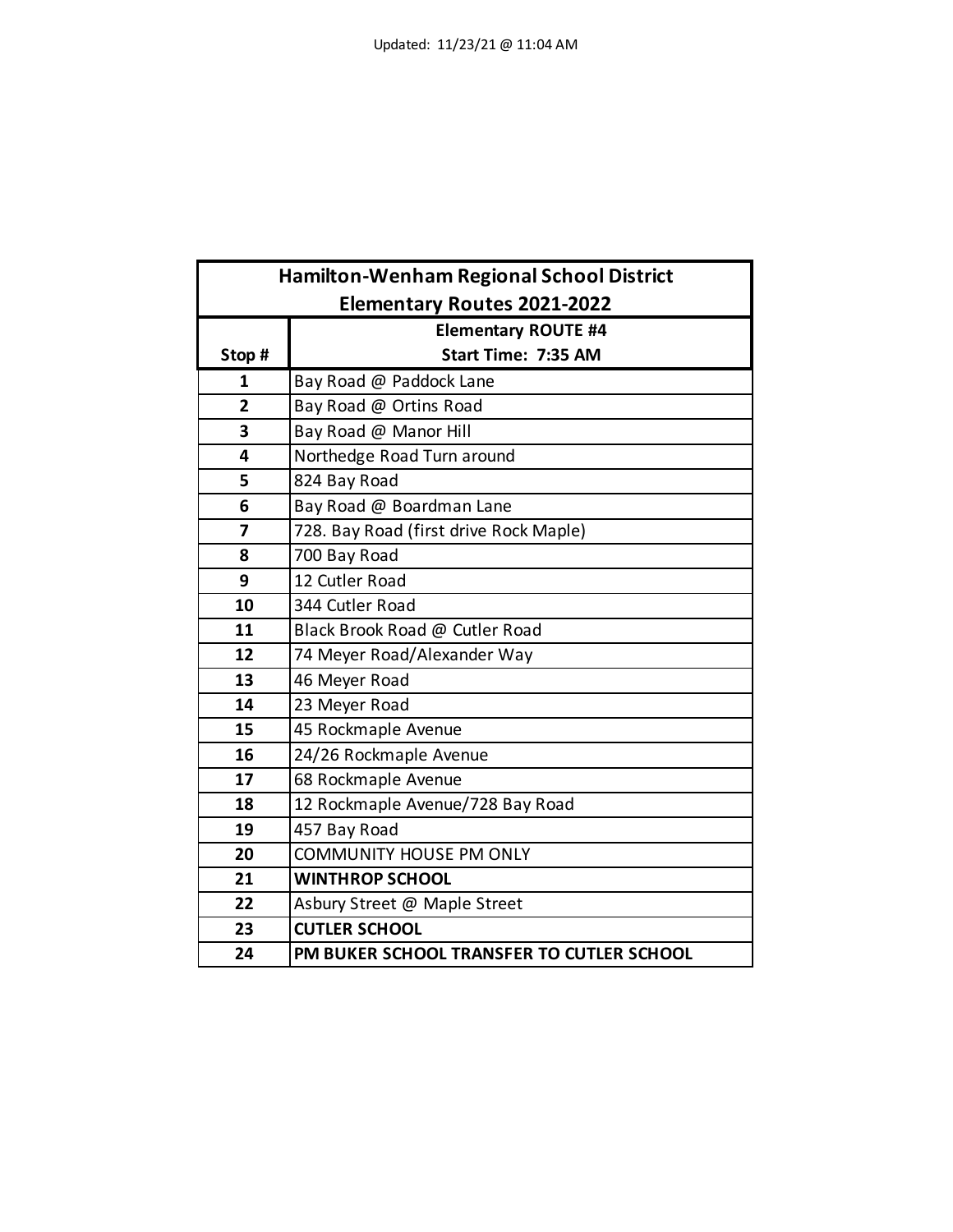| <b>Hamilton-Wenham Regional School District</b> |                                             |
|-------------------------------------------------|---------------------------------------------|
|                                                 | <b>Elementary Routes 2021-2022</b>          |
|                                                 | <b>Elementary ROUTE #5</b>                  |
| Stop #                                          | Start Time: 7:40 AM                         |
| 1                                               | 30 Cherry Street                            |
| $\overline{2}$                                  | Cherry Street @ Morgan Street               |
| 3                                               | Cherry Street @ Virginia Place              |
| 4                                               | 23 William Fairfield Drive                  |
| 5                                               | 29 William Fairfield Drive                  |
| 6                                               | William Fairfield Drive @ Speakers Lane     |
| $\overline{\mathbf{z}}$                         | 44 William Fairfield Drive                  |
| 8                                               | 49 William Fairfield Drive                  |
| 9                                               | 17 Daniels Road                             |
| 10                                              | 12 Daniels Road                             |
| 11                                              | 206 Topsfield Road                          |
| 12                                              | 17 Conrad Circle                            |
| 13                                              | 9 Conrad Circle                             |
| 14                                              | 23 Mayflower Drive                          |
| 15                                              | 28 Mayflower Drive                          |
| 16                                              | 36 Mayflower Drive                          |
| 17                                              | Mayflower Drive @ Puritan Road              |
| 18                                              | 195 Topsfield Road                          |
| 19                                              | 175 Topsfield Road @ Meridian Road          |
| 20                                              | 153 Topsfield Road                          |
| 21                                              | Cherry Street @ Regwill Avenue              |
| 22                                              | 41 Cherry Street                            |
| 23                                              | 31 Cherry Street                            |
|                                                 | <b>BUKER</b>                                |
|                                                 | AM BUKER SCHOOL TRANSFER TO WINTHROP SCHOOL |
|                                                 | PM WINTHROP SCHOOL TRANSFER TO BUKER SCHOOL |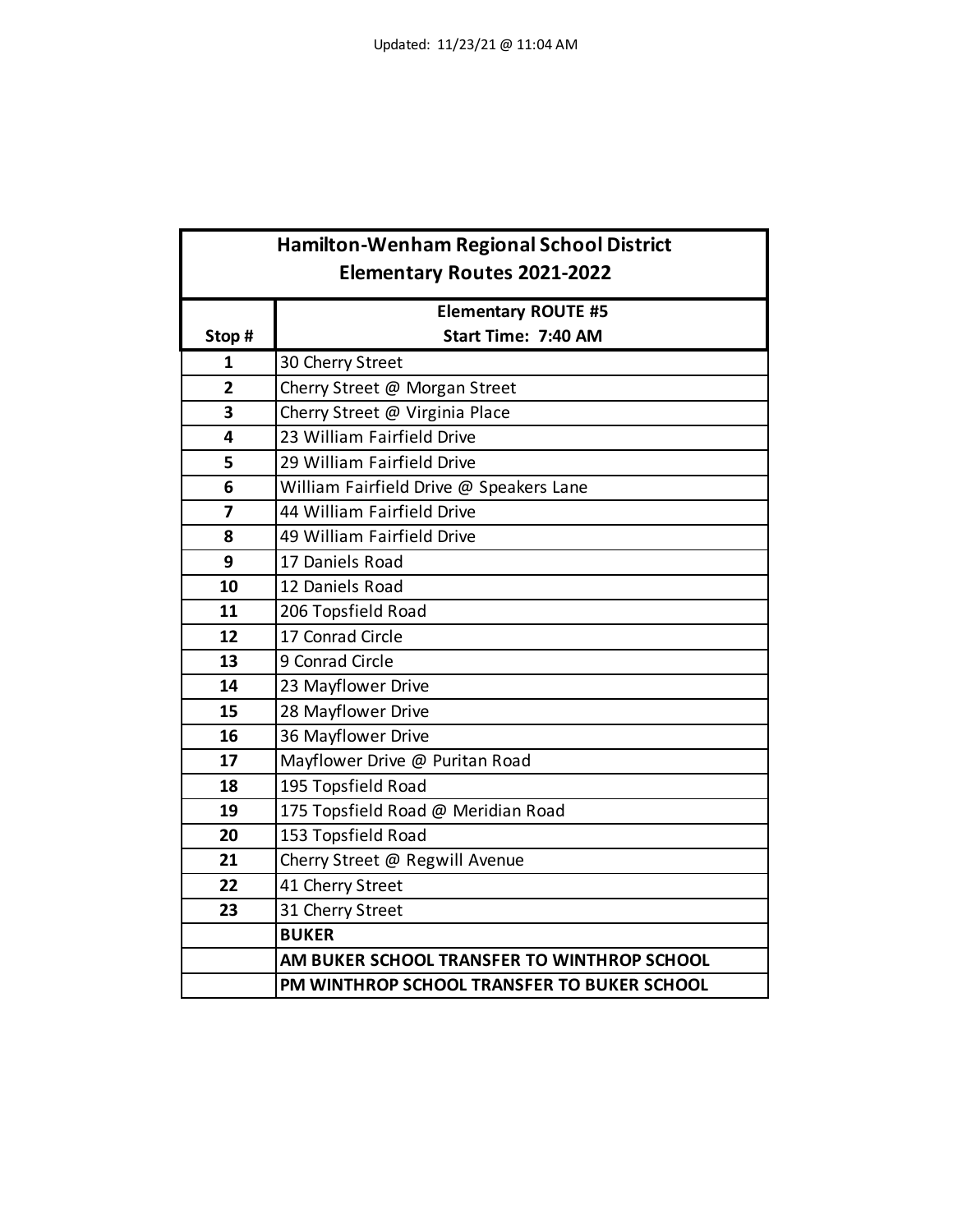| <b>Hamilton-Wenham Regional School District</b> |                                               |
|-------------------------------------------------|-----------------------------------------------|
| <b>Elementary Routes 2021-2022</b>              |                                               |
| <b>Elementary ROUTE #6</b>                      |                                               |
| Stop #                                          | Start Time: 7:45 AM                           |
| 1                                               | 24 Rubbly Road                                |
| $\overline{2}$                                  | 5/7 Charles Davis Drive                       |
| 3                                               | 1/3 Gussett Road                              |
| 4                                               | Grapevine Road @ Toppan Lane                  |
| 5                                               | 356 Grapevine Road                            |
| 6                                               | 358 Grapevine Road                            |
| 7                                               | 355 Grapevine Road                            |
| 8                                               | 3 Parsons Hill Road                           |
| 9                                               | Parsons Hill Road @ Lafayette Lane            |
| 10                                              | Parsons Hill Road @ Onion River Road          |
| 11                                              | 25 Parsons Hill Road                          |
| 12                                              | Parsons Hill Road @ Stockwell Lane            |
| 13                                              | Parsons Hill Road @ Dexter Lane               |
| 14                                              | 17 Hull Street                                |
| 15                                              | 26 Hull Street                                |
| 16                                              | 38 Hull Street                                |
| 17                                              | Old Rubbly Road @ Ancient Rubbly Way          |
| 18                                              | 43 Essex Street, Wenham (AM ONLY)             |
| 19                                              | 16 Grapevine Road                             |
|                                                 | <b>CUTLER</b>                                 |
|                                                 | <b>CUTLER SCHOOL TRANSFER TO BUKER SCHOOL</b> |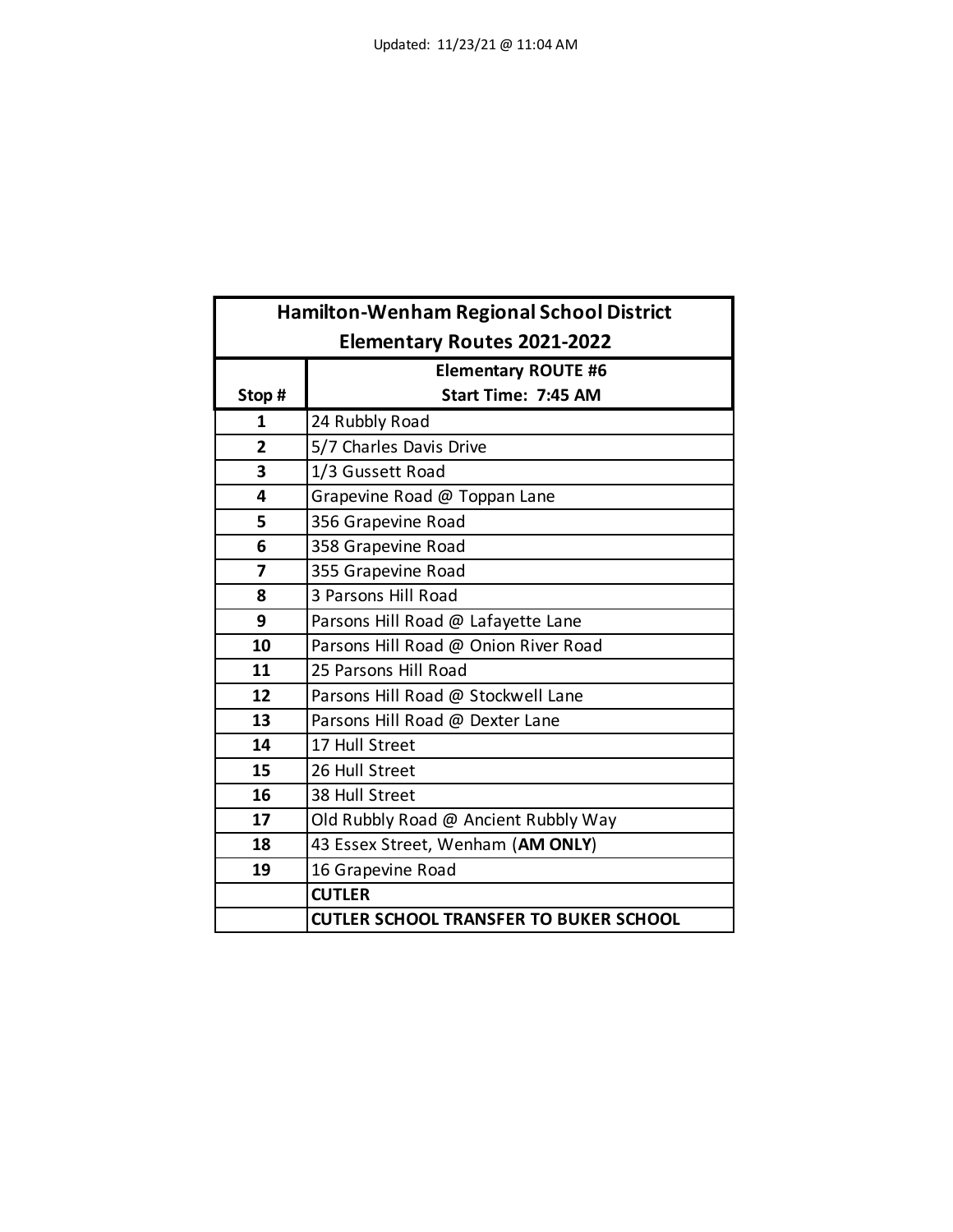| <b>Hamilton-Wenham Regional School District</b> |                                                 |
|-------------------------------------------------|-------------------------------------------------|
| <b>Elementary Routes 2021-2022</b>              |                                                 |
|                                                 | <b>Elementary ROUTE #7</b>                      |
| Stop#                                           | Start Time: 7:45 AM                             |
| 1                                               | 6 Cedar Street                                  |
| $\overline{2}$                                  | 30 Cedar Street                                 |
| 3                                               | 86 Cedar Street                                 |
| 4                                               | 100 Cedar Street                                |
| 5                                               | Burnham Road @ Main Drive                       |
| 6                                               | 24 Burnham Road                                 |
| 7                                               | Burnham @ Hilltop                               |
| 8                                               | 15 Burnham Road                                 |
| 9                                               | 1 Burnham Road                                  |
| 10                                              | 35 Topsfield Road                               |
| 11                                              | 31 Topsfield Road                               |
| 12                                              | <b>TURN AROUND BEV AIRPORT</b>                  |
| 13                                              | 6 Maple Street                                  |
| 13                                              | 78 Maple Street                                 |
| 14                                              | 84 Maple Street                                 |
| 15                                              | 96 Maple Street                                 |
| 16                                              | 100 Maple Street                                |
| 17                                              | 7/10 Birch Road                                 |
| 18                                              | 116/112 Maple (stop in back of 116 on Birch rd) |
| 19                                              | 103 Maple Street                                |
| 20                                              | Burley Street @ Middlewood Drive                |
| 23                                              | 55/57 Maple Street                              |
|                                                 | <b>BUKER</b>                                    |
|                                                 |                                                 |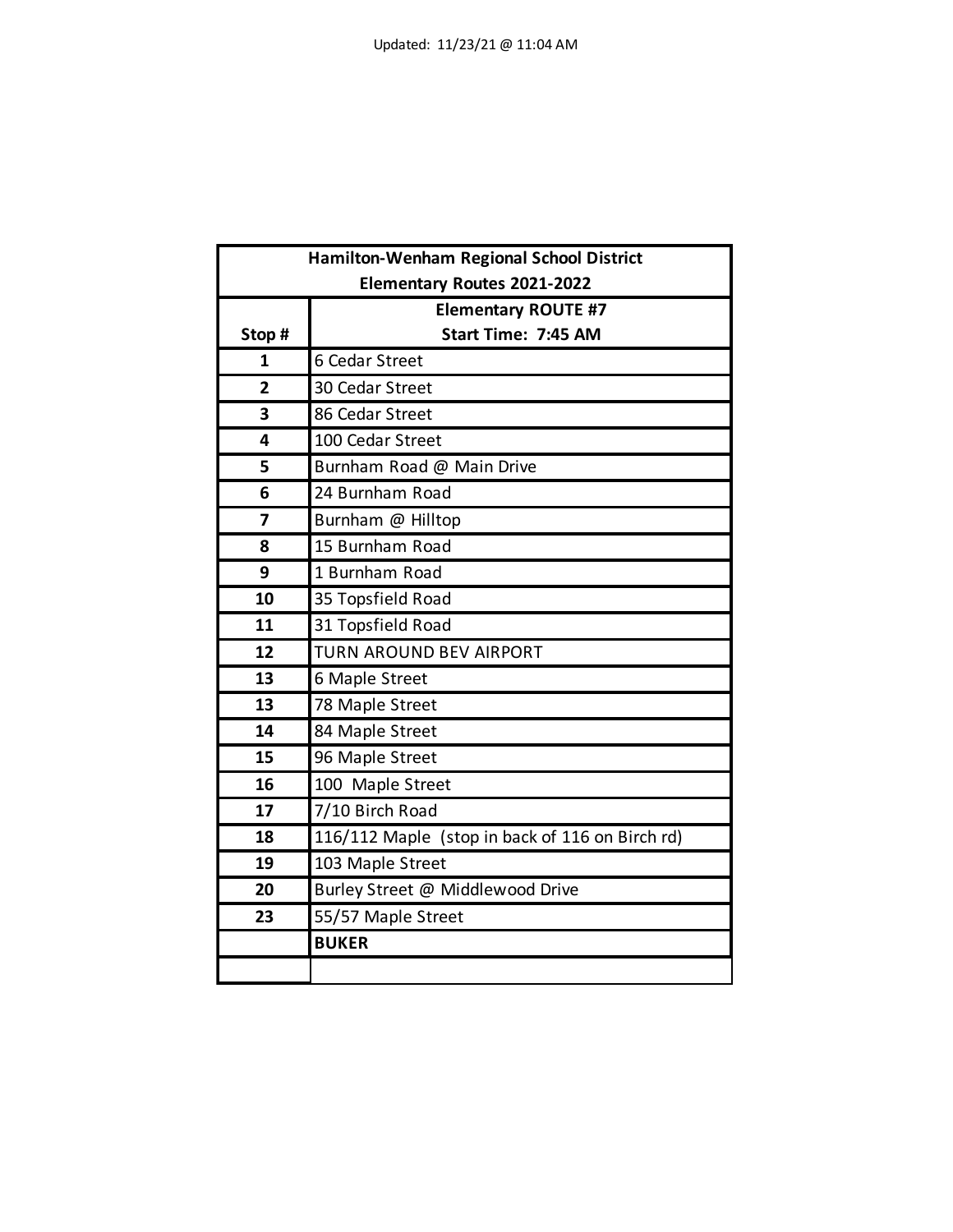| <b>Hamilton-Wenham Regional School District</b> |                                               |
|-------------------------------------------------|-----------------------------------------------|
| <b>Elementary Routes 2021-2022</b>              |                                               |
| <b>Elementary ROUTE #9</b>                      |                                               |
| Stop#                                           | <b>Start Time: 7:45 AM</b>                    |
| 1                                               | Pine Street @ Chestnut Street                 |
| $\overline{2}$                                  | Chestnut Street @ Elm Street                  |
| 3                                               | 24/25 Chestnut Street                         |
| 4                                               | Dodges Row @ Spring Hill                      |
| 5                                               | 72 Dodges Row                                 |
| 6                                               | 79 Dodges Row                                 |
| 7                                               | 185 Woodbury Street                           |
| 8                                               | 130 Essex Street (Gordon Conwell @ Crosswalk) |
| 9                                               | 233 Essex Street                              |
| 10                                              | School Street @ Knowlton Street               |
| 11                                              | 42 School Street                              |
| 12                                              | 58 School Street                              |
| 13                                              | School Street @ Kennedy Street                |
| 14                                              | 93 School street                              |
| 15                                              | 110 School Street                             |
| 16                                              | 106 Bridge Street                             |
| 17                                              | 140 Bridge Street                             |
|                                                 | <b>WINTHROP</b>                               |
|                                                 | PM BUKER SCHOOL TRANS TO WINTHROP SCHOOL      |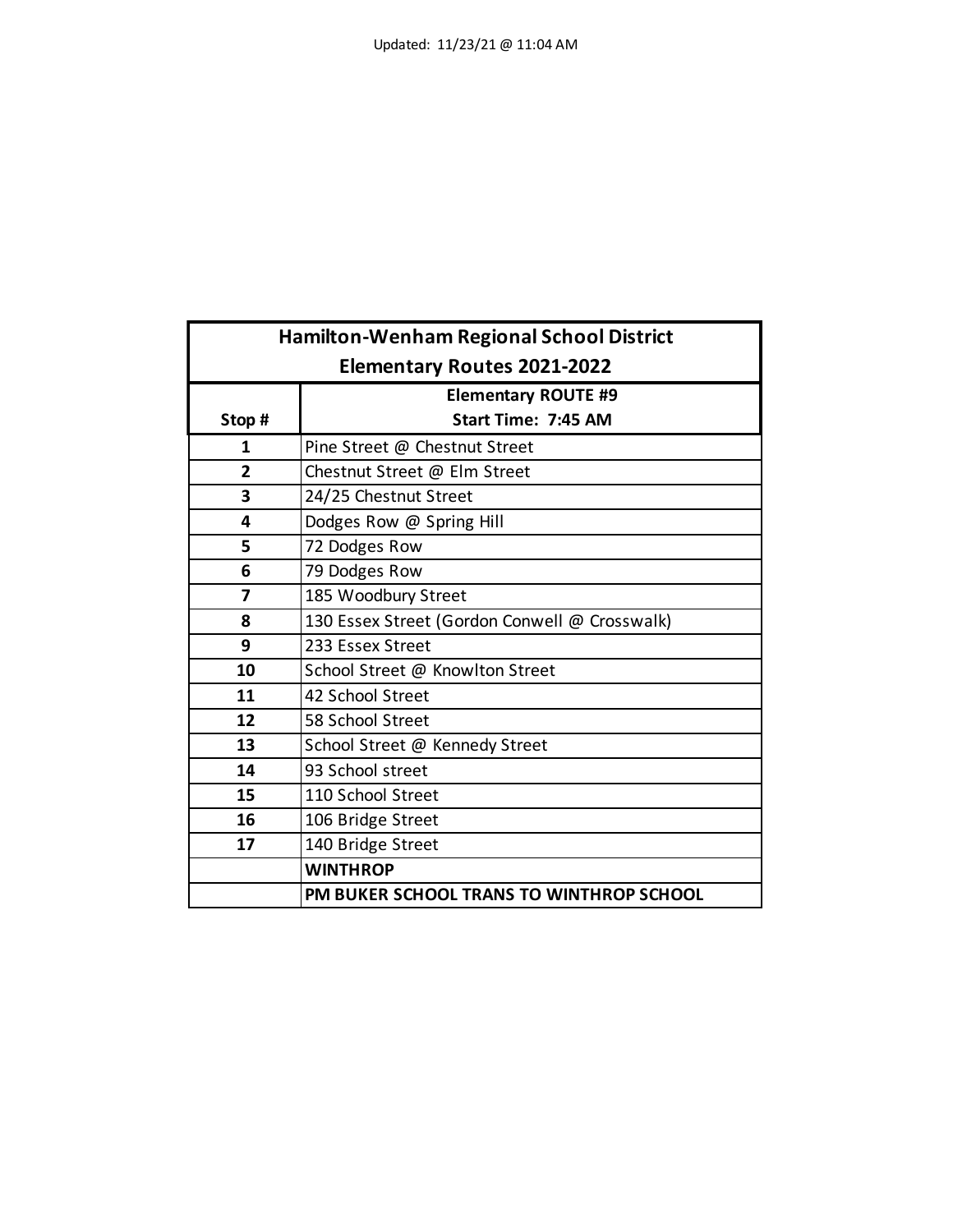| <b>Hamilton-Wenham Regional School District</b> |                                           |
|-------------------------------------------------|-------------------------------------------|
| <b>Elementary Routes 2021-2022</b>              |                                           |
|                                                 | <b>Elementary ROUTE #10</b>               |
| Stop #                                          | Start Time: 7:50 AM                       |
| 1                                               | Union Street @ Hamilton Avenue            |
| $\overline{2}$                                  | Hamilton Avenue @ Willow Street           |
| 3                                               | Willow Street @ Rust Street               |
| 6                                               | 104 & 109 Linden Street                   |
| $\overline{7}$                                  | 121 Linden Street                         |
| 8                                               | Linden Street @ Union Street              |
| 9                                               | Linden Street @ Lois Street               |
| 10                                              | 240 Linden Street                         |
| 11                                              | 65 Howard Street                          |
| 12                                              | 15/17 Howard Street                       |
| 13                                              | 1 Porter Street                           |
| 14                                              | 0 Highland Street                         |
| 15                                              | 5 Highland Street                         |
| 16                                              | Lake Drive @ Perkins Avenue               |
| 17                                              | Lake Drive @ Pine Tree Drive              |
| 18                                              | Lake Drive @ Leigh Road                   |
| 19                                              | 385 Lake Drive                            |
| 20                                              | Arbor Street @ Settlers Lane              |
| 21                                              | Arbor Street @ Juniper Street, Wenham     |
|                                                 | <b>BUKER</b>                              |
|                                                 | AM BUKER SCHOOL TRANSFER TO CUTLER SCHOOL |
|                                                 | PM CUTLER SCHOOL TRANSFER TO BUKER SCHOOL |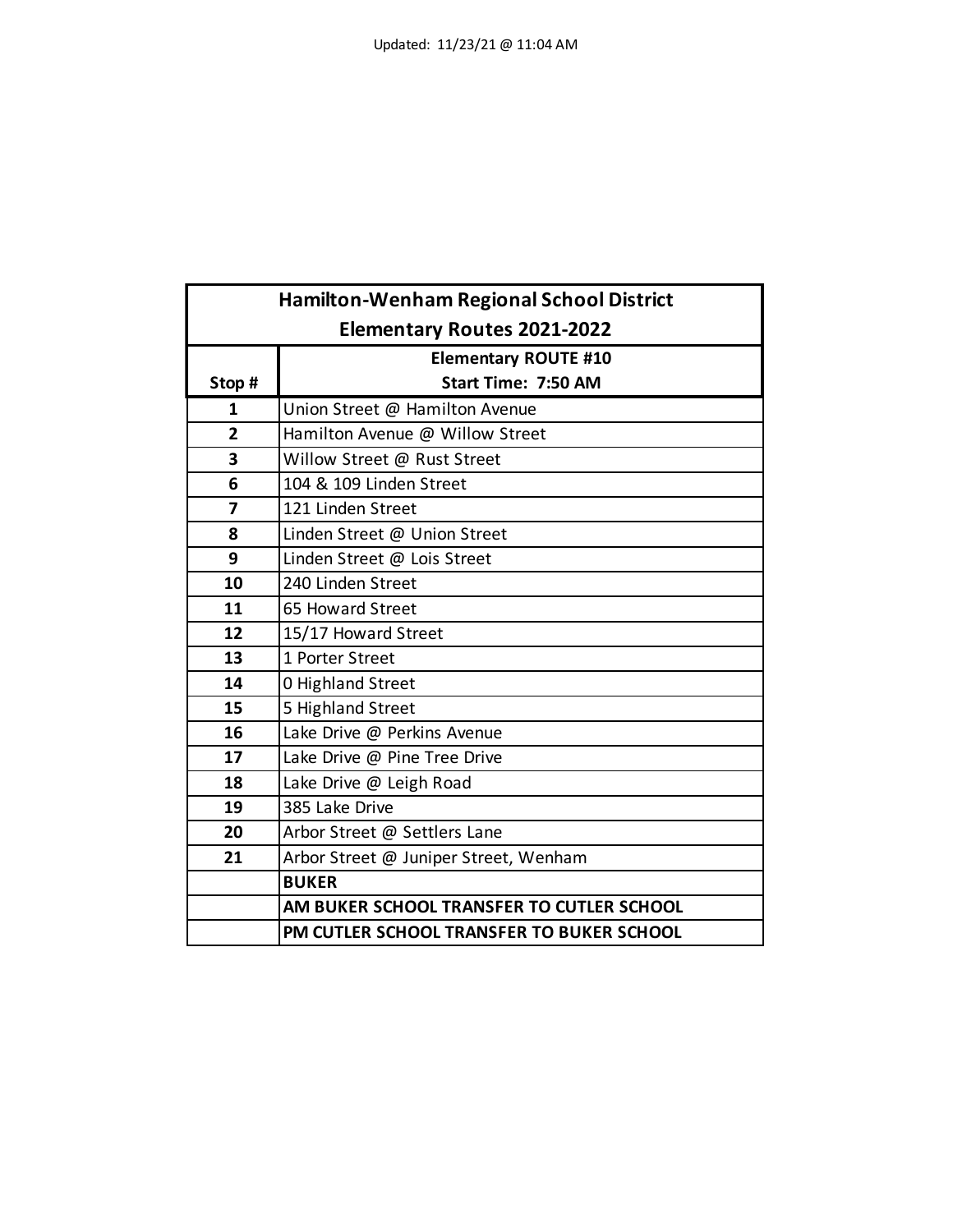| <b>Hamilton-Wenham Regional School District</b> |                                               |
|-------------------------------------------------|-----------------------------------------------|
|                                                 | <b>Elementary Routes 2021-2022</b>            |
|                                                 | <b>Elementary ROUTE #11</b>                   |
| Stop#                                           | Start Time: 7:42 AM                           |
| 1                                               | 34 Autumn Lane                                |
| $\overline{2}$                                  | 48/56/58 Autumn Lane                          |
| 3                                               | 92 Sagamore Street                            |
| 4                                               | 167 Sagamore Street                           |
| 5                                               | 231 Sagamore Street                           |
| 6                                               | 279 Sagamore Street                           |
| $\overline{7}$                                  | turn around @ 315 Sagamore Street             |
| 8                                               | 52/57 Blueberry Lane                          |
| 9                                               | Blueberry Lane @ Surrey Lane                  |
| 10                                              | Blueberry Lane @ Juniper Road                 |
| 11                                              | 22/23/24/28 Juniper Road                      |
| 12                                              | 300 Moulton Street                            |
| 13                                              | 236 Moulton Street                            |
| 14                                              | 258/260 Moulton Street                        |
| 15                                              | 18 Moulton Street                             |
| 16                                              | 6 Moulton Street                              |
| 17                                              | 79 Gardner Street                             |
| 18                                              | Gardner Street @ Bancroft Way                 |
| 19                                              | 15 Farrington Lane                            |
| 20                                              | Gardner Street @ Prides Park                  |
| 21                                              | Gardner Street @ Smithwood Terrace            |
| 22                                              | 540 Bay Road                                  |
| 23                                              | 483 Bay Road                                  |
|                                                 | <b>WINTHROP (pick up Comm House students)</b> |
|                                                 | PM CUTLER SCHOOL TRANS TO WINTHROP SCHOOL     |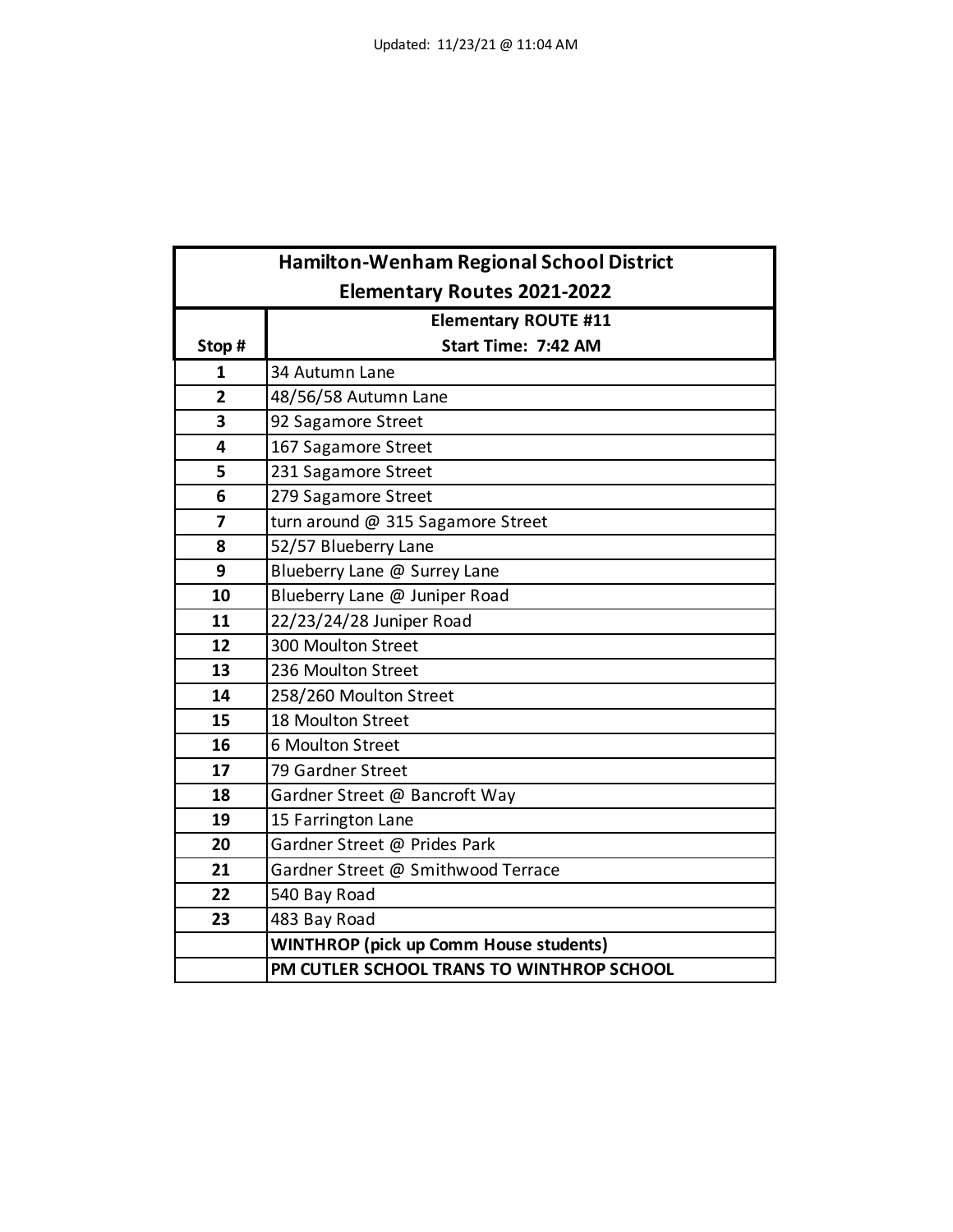|                         | <b>Hamilton-Wenham Regional School District</b> |
|-------------------------|-------------------------------------------------|
|                         | <b>Elementary Routes 2021-2022</b>              |
|                         | <b>Elementary ROUTE #12</b>                     |
| Stop #                  | Start Time: 7:45 AM                             |
| 1                       | 49 Miles River Road                             |
| $\overline{2}$          | Chebacco @Boat Ramp                             |
| 3                       | Chebacco @ Villa Road                           |
| 4                       | Essex Street @ Bittersweet Lane                 |
| 5                       | 51 Old Cart Road                                |
| 6                       | 75 Old Cart Road                                |
| $\overline{\mathbf{z}}$ | 38 Old Cart Rd                                  |
| 8                       | 26 Old Cart Road                                |
| 9                       | 4 Forest Street                                 |
| 10                      | 64 Forest Street                                |
| 11                      | 81/85 Forest Street                             |
| 12                      | 127 Forest Street                               |
| 13                      | Forest & Gregory Island Road                    |
| 14                      | 27 Gregory Island Road                          |
| 15                      | 72 Gregory Island Road                          |
| 16                      | Gregory Island Road @ Appaloosa Lane            |
| 17                      | Arabian Way @ Appaloosa Lane                    |
| 18                      | 1 Appaloosa Lane                                |
| 18                      | AM only PICK UP Comm. House Students            |
|                         | <b>WINTHROP</b>                                 |
|                         | AM WINTHROP SCHOOL TRANSFER TO BUKER SCHOOL     |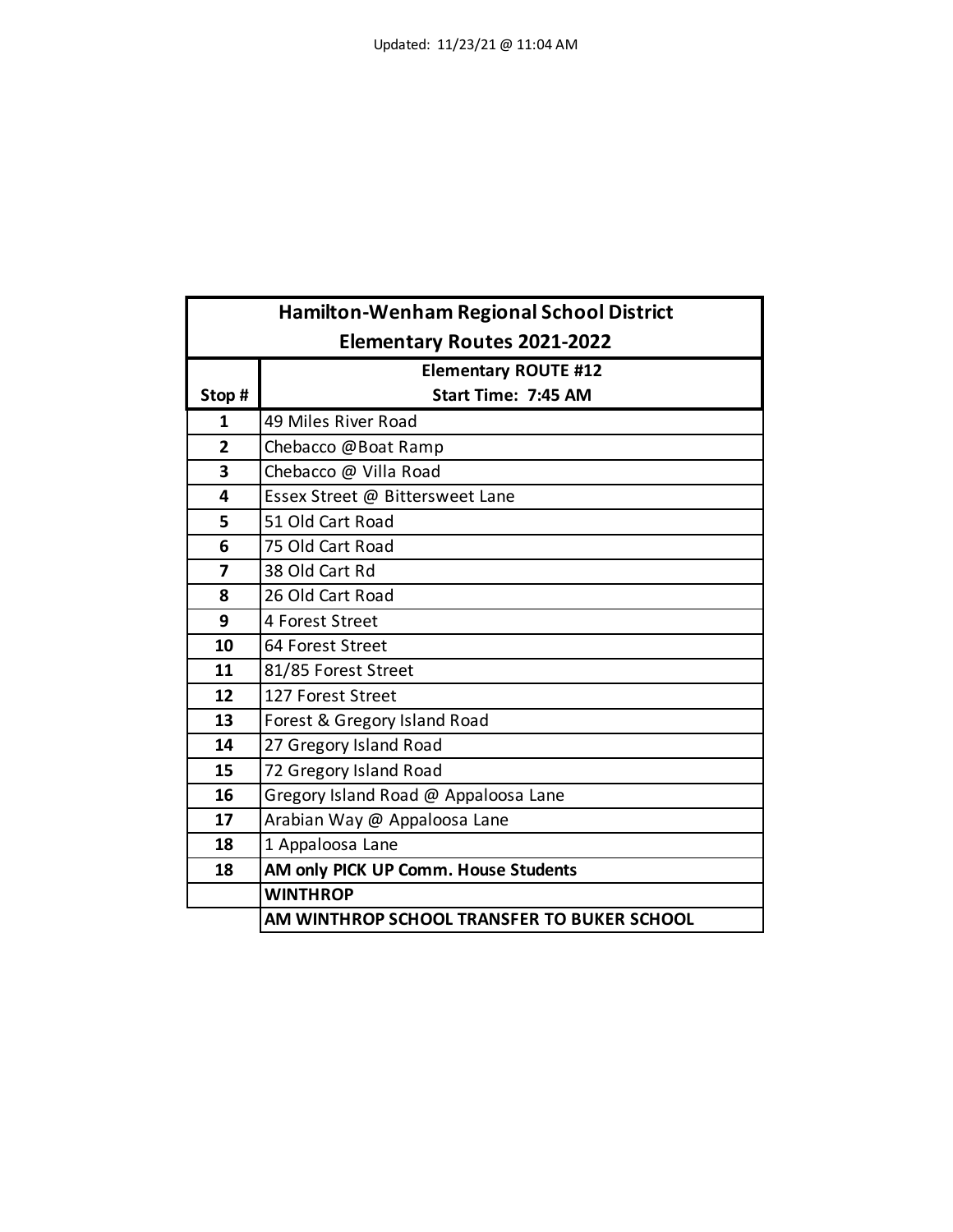| <b>Hamilton-Wenham Regional School District</b> |                                    |
|-------------------------------------------------|------------------------------------|
| <b>Elementary Routes 2021-2022</b>              |                                    |
|                                                 | <b>Elementary ROUTE #13</b>        |
| Stop#                                           | Start Time: 7:50 AM                |
| 1                                               | 29/30 Monument Street              |
| $\overline{2}$                                  | 34/36 Monument Street              |
| 3                                               | Pleasant Street @ Longfellow Drive |
| 4                                               | Pleasant Street @ Woodside Lane    |
| 5                                               | 17 Cherry Street                   |
| 6                                               | Fiske Road @ Lake Avenue           |
| 7                                               | 17 Fiske Road                      |
| 8                                               | 3/5 Great Pond Road                |
| 9                                               | 108 Main Street                    |
|                                                 | <b>BUKER</b>                       |